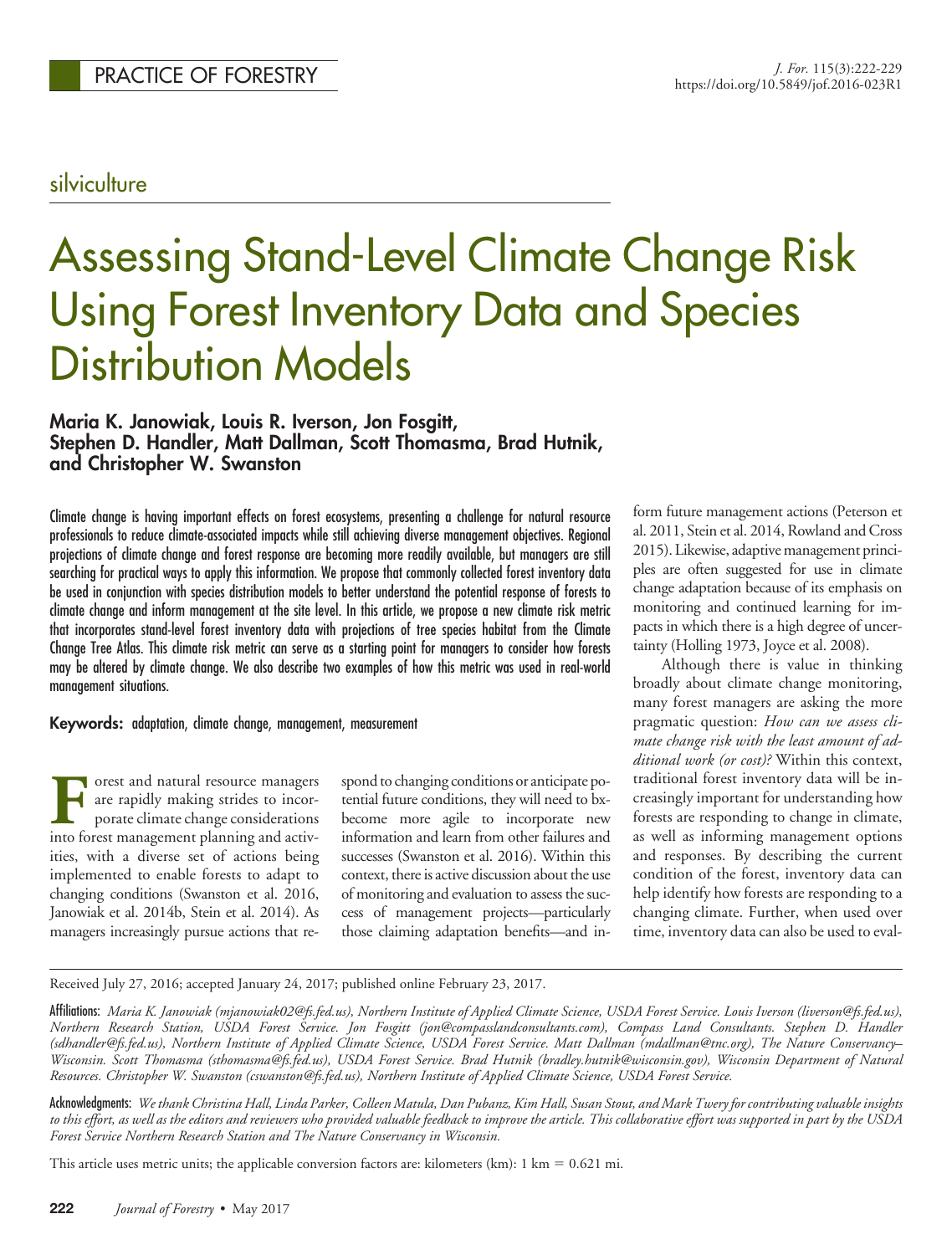uate whether management actions are reducing risk and enabling ecosystems to adapt favorably to future conditions. By leveraging data that are already available, climate change considerations can be fully integrated into existing management plans and practices, rather than creating a new, separate data collection approach. In this article, we propose a new climate risk metric that integrates commonly collected, standlevel forest inventory data with projections of tree species habitat under scenarios of climate change to help inform management decisions.

The forest inventory is a fundamental part of forest management used to quantify attributes of a forested area to support decisionmaking (Helms 1998, Avery and Burkhart 2015), and inventory data are commonly collected and used by diverse forest management organizations for many types of projects. Although forest inventories vary widely depending on the type and precision of information needed, as well as time and money available to conduct the inventory, most forest inventories collect measurements of tree species and size (e.g., diameter) as core components for characterizing stand attributes. At the stand or management unit level, the forest inventory helps describe the current condition of the forest to provide a basis for making management decisions as well as establishing a reference point for evaluating forest change over time.

Data describing potential responses of species to climate change can be a valuable addition to existing inventory data when considering how a stand may respond to climate change. Modeled projections of future species habitat are increasingly available and of interest to managers, although there are few direct ways that this information is currently being applied in management. Species distribution models examine the features that contribute to a tree species' current habitat and then project where similar habitat conditions are likely to occur in the future (Pearson and Dawson 2003, Schneiderman et al. 2015). These models project changes in the distribution of individual species, allow for unique responses from individual species, and acknowledge the potential for novel species assemblages in the future (Iverson et al. 2008). Despite their limitations, these relatively simple models represent one of the best tools available to inform decisionmaking (Hannah et al. 2002, Pearson and Dawson 2003, Wiens et al. 2009).

Because future climate data are necessarily modeled at regional and global spatial scales and US Department of Agriculture Forest Service (USDA) Forest Inventory and Analysis (FIA) plots are widely spaced, adequate projections of responses of tree species to climate change are most relevant at the regional or ecoregional level; however, management is generally implemented at the stand level. Combining coarse-level models of potential changes in tree species habitat with traditional forest inventory data bridges this divide by allowing managers to assess the overall tendencies for forest habitat change from a changing climate at the stand or management unit level. This approach does not assume that regionally derived data projecting forest change will be equally applicable across the landscape; rather, it highlights regional trends to managers, who can then interpret this information in the context of particular management objectives and their evaluation of site-specific climate change vulnerabilities.

## **The Climate Risk Metric**

Data on projected changes in tree species habitat from the Climate Change Tree Atlas were used to develop a climate risk metric (Iverson et al. 2008, Landscape Change Research Group 2015). The Tree Atlas presents models of potential changes in suitable habitat, at a scale of  $20 \times 20$  km across the eastern United States, for 134 tree species out to the end of this century<sup>1</sup>. These models were generated using FIA-based estimates of importance value, based equally on basal area and number of trees on each plot, along with 38 environmental variables to create suitable habitat (importance value) models for each 20  $\times$  20 km cell for the species in the eastern United States, using the RandomForest statistical modeling tools

## Management and Policy Implications

The forests of today, and the ecosystem services they provide, will continue to undergo changes as a result of direct (e.g., temperature and precipitation) and indirect (e.g., pests and pathogens) effects of climate change. Forest and natural resource managers are increasingly looking for actions that enhance forest resilience and improve the ability of forests to adapt. By integrating climate change information into existing forest inventory data sets and protocols, managers will be better able to make science-based decisions regarding possible interventions for climate change adaptation. The combined consideration of management goals, landscape context, site conditions, and climate change vulnerability under different scenarios of climate change will help identify opportunities to suit a range of management needs. These opportunities could range widely depending on management goals and constraints, such as protecting species through climate refugia, promoting diversity to reduce risk, or facilitating changes in species composition via corridor promotion or assisted migration.

(Prasad et al. 2006). Model outputs of current distribution were also compared with FIA data, and several metrics were used to generate a reliability score for each model (Iverson et al. 2008). Outputs of suitable habitat for each species under two scenarios of climate change were created for the period 2070–2099 as part of a series of vulnerability assessments developed for forested areas of the midwestern and northeastern United States.2 Model outputs are summarized for the study area of interest, ranging from state, county, ecoregion, and so on, but a minimum of 40 12.4  $\times$  12.4 mi (20  $\times$  20 km) cells are necessary to pool variability and minimize model artifacts. The model outputs were intended to indicate nearly the full range ("bookends") of potential changes in suitable habitat for tree species that may eventually occur under climate change: a "low" change scenario using the Parallel Climate Model (PCM) (Washington et al. 2000), a model of less sensitivity to atmospheric greenhouse gas concentrations, paired with an optimistic emissions scenario projecting a reduction in human greenhouse gas emissions early in this century (the B1 scenario) (Nakicenovic and Swart 2000); and a ''high" change scenario with the Geophysical Fluid Dynamics Laboratory (GFDL) model (Delworth et al. 2006), a model with more sensitivity, coupled with an emissions scenario that is more similar to our current trajectory of emissions (the A1FI scenario) (Peters et al. 2013).

Area-weighted importance values were then used to identify species that are at risk of decline as a result of climate change. Based on ratios of projected future suitable habitat to current habitat, species were ranked into these classes: large decrease, small decrease, no change, small increase,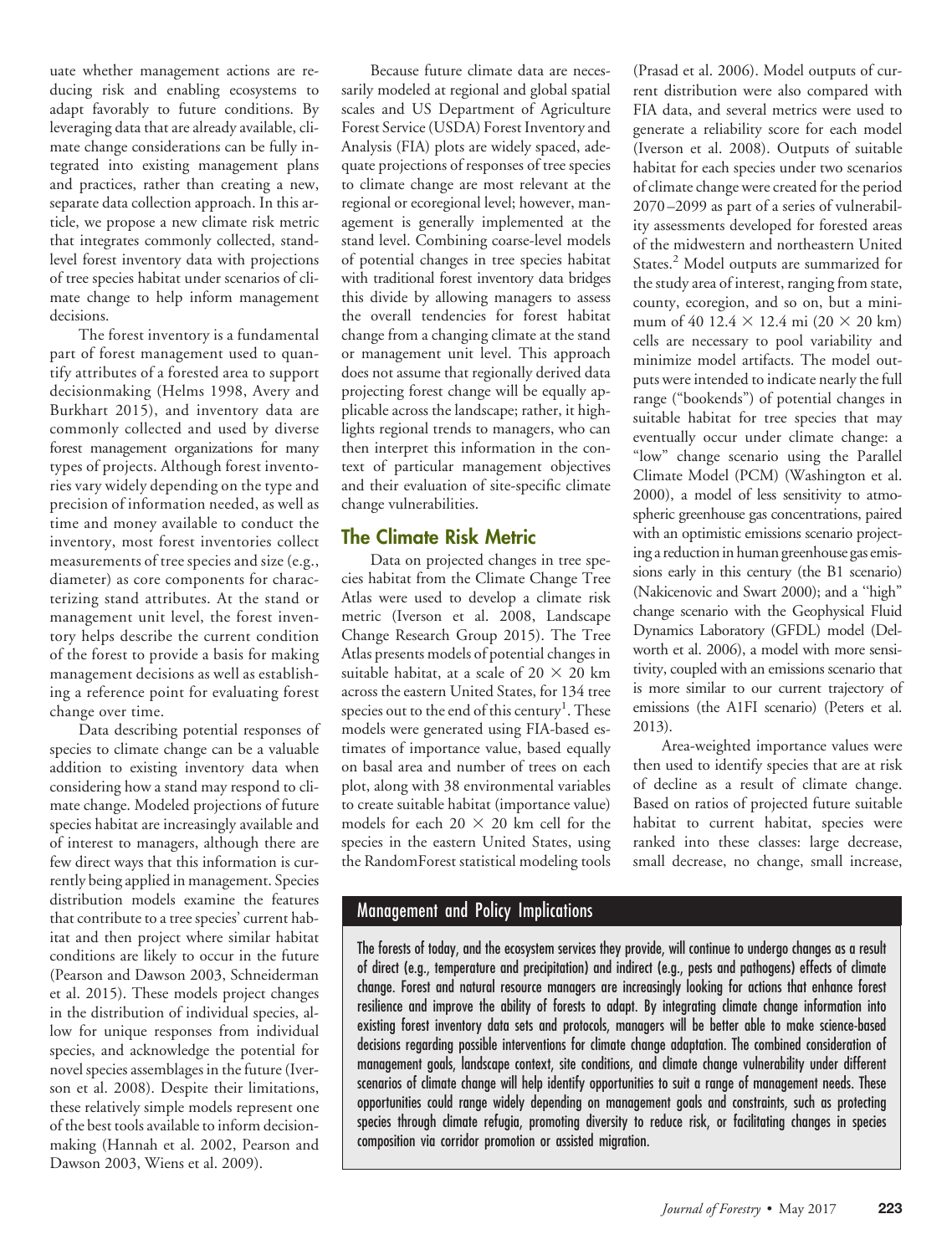**Table 1. Description of change classes used for Climate Change Tree Atlas data based upon the ratio of future projected area-weighted importance values to current modeled importance values.**

|                | Future/current modeled<br>importance value |              |  |  |  |
|----------------|--------------------------------------------|--------------|--|--|--|
| Change class   | Common species                             | Rare species |  |  |  |
| Large decrease | < 0.5                                      | < 0.2        |  |  |  |
| Decrease       | $0.5 - 0.8$                                | $0.2 - 0.6$  |  |  |  |
| No change      | $> 0.8 - 1.2$                              | $> 0.6 - 54$ |  |  |  |
| Increase       | $1.2 - 2.0$                                | $4 - 8$      |  |  |  |
| Large increase | >2                                         | > 8          |  |  |  |

Species were considered rare if the current modeled importance value is less than 10% of the number of pixels in the analysis area. Species projected to have a decrease or large decrease in future habitat are considered to be at risk of decline from climate change.

large increase, new species habitat under both scenarios, or new habitat only under the high scenario (Table 1) (Brandt et al. 2014, Janowiak et al. 2014a). For this application, we identified species as being at risk of decline when they were projected to have 20% or greater decrease in suitable habitat by the end of the century in the region that was selected for analysis. Species that are projected to have a large decrease in suitable habitat (suitable habitat is expected to decrease 50% or more) may be at an even greater risk of decline. This does not mean that at-risk species are expected to immediately die or disappear; rather, this indicates that overall habitat suitability for a species is projected to decrease by the end of the century across a relatively large region.

The at-risk species data from the Tree Atlas were then combined with stand inventory data to evaluate the potential for climate change-related declines within an individual stand. This is done by calculating the relative dominance of each species within a stand in terms of importance value. Then, the proportion of the stand made up of individual at-risk species (i.e., projected decreases in suitable habitat of 20% or more by 2100) is summed to provide a stand-level value of risk for each climate change scenario (Table 2). This value ranges from 0%, at which no species are projected to lose suitable habitat, to 100%, at which the entire stand or unit is composed of species expected to have reduced habitat suitability at the end of the century. This calculation is performed separately for each of the two climate scenarios to illustrate a range of potential outcomes.

## **Application of the Climate Risk Metric**

The climate change risk metric provides a simplified "gateway" that allows managers to begin using the substantial set of information available through the Tree Atlas. The emphasis on the risk of decline is appropriate because it identifies the potential to lose what is currently present in a stand, which is a necessary first step in exploring how forest change may unfold at a particular place. For natural resource professionals who are tasked with managing the existing forest to meet diverse needs, identifying the components of the current stand that may be at risk is helpful for gathering a sense of how much change may occur in the future and, therefore, to what degree management strategies and actions need to account for potential changes.

Although some species will be at risk of decline because of climate change, the Tree Atlas also identifies species that may have increased or new suitable habitat in the future. Consideration of these species is also important for informing management actions, especially in conjunction with evaluation of potential replacements for species projected to decline substantially in habitat. In this regard, a high risk value could signal the need to evaluate how the other species may respond and whether any species projected to have increased habitat should be favored. Potential increases in habitat are important to consider, but the climate risk metric presented here focuses on those at risk for decline as it is of more immediate concern for management and it carries less uncertainty with respect to future conditions. For example, tree species that are currently present in a stand and projected to increase may not be able to take advantage of more favorable climate conditions until additional growing space becomes available through management or disturbance; it is also uncertain whether species that are not currently present will be able to establish and grow on a particular site, even with the potential for increased habitat.

It is also important to recognize that the modeled outputs are necessarily general, or regional, in nature. The proportion of the stand that is at risk of decline is a starting point for further consideration of regional climate trends and their local implications for management. More specifically, managers may want to answer one or all of the

following questions, discussed below, in considering how to respond to the risk value:

• How are specific tree species projected to respond to climate change and why?

• How might these changes play out within the context of a particular landscape and stand?

• What is an acceptable level of risk?

### **How Are Specific Tree Species Projected to Respond to Climate Change and Why?**

The risk metric intentionally provides a simplistic indicator of climate change projections, intended to pique interest and encourage further consideration of the robust set of information available through the Tree Atlas, ecoregional and regional vulnerability assessments, and other sources that describe forest response to climate change. Beyond the risk metric, the Tree Atlas provides information on tree species that are projected to have increased and new habitat suitability, which may highlight opportunities to favor future-adapted species within management that would not have been considered otherwise. The Tree Atlas also includes a summary of modification factors based on species' life history traits to better interpret how a given species might respond to climate change (Matthews et al. 2011). These should be also evaluated before management decisions for particular species are made. Multiple literature sources are used to rate 9 biological and 12 disturbance characteristics for their positive or negative impacts on the species' capacity to cope with the many changes (for example, more disturbance impacts, like floods, droughts, and pests in the future) associated with climate change (Matthews et al. 2011). These values provide additional information that managers are encouraged to consider and modify based on local knowledge and site conditions or to revise based on an updated and more comprehensive literature review. The values can then be used to qualitatively modify, up or down, the projections of the empirically derived model outputs used in the risk metrics. Further, published vulnerability assessments are available for many areas and provide valuable information about regional climate change impacts on forests, including additional information on how individual species and ecosystems are expected to change (Glick et al. 2011, Peterson et al. 2011).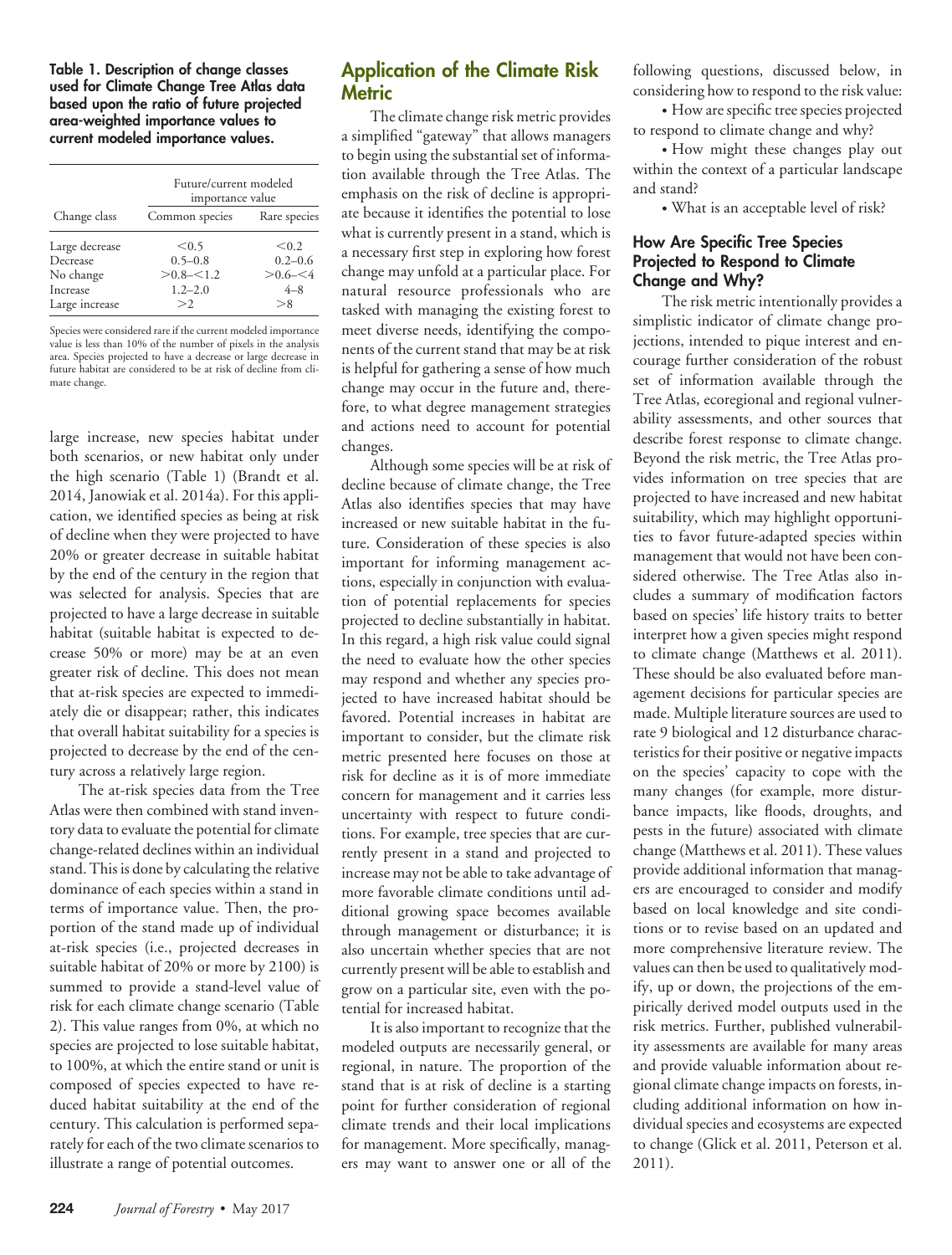#### **Table 2. Example of the calculation of the proportion of a forest stand that is at-risk under a low (PCM B1) and high (GFDL A1FI) climate change scenario.**

| Species           | Tree atlas model<br>reliability | Basal<br>area | Importance<br>value $(\% )$ | Low change (PCM B1)       |                |                                           | High change (GFDL A1FI)   |                |                                       |
|-------------------|---------------------------------|---------------|-----------------------------|---------------------------|----------------|-------------------------------------------|---------------------------|----------------|---------------------------------------|
|                   |                                 |               |                             | Future/current<br>habitat | Change class   | At-risk<br>proportion<br>of stand $(\% )$ | Future/current<br>habitat | Change class   | At-risk<br>proportion<br>of stand (%) |
| American basswood | Medium                          | 18.5          | 12.3                        | 1.1                       | No change      | 0.0                                       | 1.4                       | Increase       | 0.0                                   |
| Bigtooth aspen    | High                            | 10.0          | 5.5                         | 1.0                       | No change      | 0.0                                       | 0.4                       | Large decrease | 5.5                                   |
| Bitternut hickory | Low                             | 0.4           | 2.4                         | 2.3                       | Large increase | 0.0                                       | 3.2                       | Large increase | 0.0                                   |
| Black ash         | High                            | 1.5           | 1.2                         | 0.7                       | Decrease       | 1.2                                       | 0.6                       | Decrease       | 1.2                                   |
| Black cherry      | High                            | 0.4           | 1.1                         | 2.4                       | Large increase | 0.0                                       | 1.4                       | Increase       | 0.0                                   |
| Eastern hemlock   | High                            | 1.2           | 0.8                         | 1.2                       | Increase       | 0.0                                       | 0.4                       | Large decrease | 0.8                                   |
| Northern red oak  | High                            | 1.5           | 3.2                         | 1.3                       | Increase       | 0.0                                       | 1.1                       | No change      | 0.0                                   |
| Paper birch       | High                            | 1.9           | 2.0                         | 0.7                       | Decrease       | 2.0                                       | 0.2                       | Large decrease | 2.0                                   |
| Quaking aspen     | High                            | 0.8           | 0.8                         | 0.6                       | Decrease       | 0.8                                       | 0.2                       | Large decrease | 0.8                                   |
| Red maple         | High                            | 4.2           | 5.0                         | 1.0                       | No change      | 0.0                                       | 0.6                       | Decrease       | 5.0                                   |
| Sugar maple       | High                            | 79.0          | 40.8                        | 0.8                       | No change      | 0.0                                       | 0.3                       | Large decrease | 40.8                                  |
| White ash         | High                            | 33.1          | 17.9                        | 1.6                       | Increase       | 0.0                                       | 1.9                       | Increase       | 0.0                                   |
| Yellow birch      | High                            | 7.7           | 7.0                         | 0.8                       | Decrease       | 7.0                                       | 0.2                       | Large decrease | 7.0                                   |
| Total             |                                 | 160.2         | 100.0                       |                           |                | 11.0                                      |                           |                | 63.1                                  |

Risk was assessed for a stand in northern Wisconsin using forest inventory data for overstory trees (>4.5 in. dbh). Projections for the Climate Change Tree Atlas were used to identify tree species that are expected to have a 20% or greater decrease in suitable habitat (Table 1), putting them at greater risk. Overstory tree data in this example are from the State Ice Age Trail Area in Lincoln County, Wisconsin.

#### **How Might These Changes Play Out within the Context of a Particular Landscape and Stand?**

The relatively broad-scale habitat projections from the Tree Atlas are intended to be interpreted within the context of the local landscape and the attributes of a particular site. Managers are encouraged to approach the model results with productive skepticism to identify factors on the landscape that may influence outcomes at a particular location. When using the climate risk metric, a species is likely to be at greatest risk of decline when the available information (e.g., Tree Atlas, modification factors, or regional assessments) indicate the likelihood of reduced habitat suitability and that information is consistent with a professional's informed assessment of site-level risk. For example, a species that is projected to have a 50% decrease in suitable habitat by the end of the century is also projected to maintain 50% of its suitable habitat: although these values may be true across the region, professional judgment, expertise, and familiarity with current and past (i.e., changing) local conditions are needed to evaluate how much a species is at risk in a particular location. Site conditions, past management history, current management, disturbance history, projected trends in disturbance, and other factors will influence how regional projections of habitat change translate to local changes in tree species composition and health. In particular, the unique attributes of a stand in relationship to the broader landscape—factors such as soils, slope, aspect, and elevation—will have important influences on stand dynamics over time, and the presence of microsite variation or unique biophysical characteristics may warrant special consideration of potential resilience among tree species and forest communities (Anderson and Ferree 2010, Fridley et al. 2011). It is at the discretion of the manager to determine how the potential impacts to a particular site will influence the management of that location.

Importantly, repeated use of the climate-informed metrics for the same management area can be used to evaluate changes over time, as well as indicate the likely effectiveness of management actions for adaptation. For example, repeated use of the climate risk metrics could give an indication of whether management is altering forest composition in a way that reduces the dominance of tree species that are projected to have reduced suitable habitat. Where initial conditions point to a high proportion of tree species that are susceptible to climate change (i.e., high risk), a manager could look to the metrics for evidence of a reduction in the abundance of at-risk species as a signal of potentially lowered forest risk.

#### **What Is an Acceptable Level of Risk?**

Lastly, it is important to recognize that risk is likely to be perceived and evaluated differently by managers based on their individual management philosophy, as well

as that of the landowner and management organization for whom they are working. There is not a particular threshold for species richness or climate risk that will guarantee resilience to climate change. Instead, a more realistic goal is to generally move in the desired direction over time (e.g., increase diversity, increase regeneration of futureadapted species, or shift species composition away from at-risk species) in a way that also supports the management goals of a particular area. Akin to personal investment portfolios, landowners, managers, and management organizations may each have a different "risk tolerance" informed by their management goals, available resources, and time horizons. For example, risk may be perceived differently where management goals dictate the future presence of particular species that have the potential to decrease versus situations where a specific forest composition may be less important.

## **Examples of the Climate Risk Metric**

We used the climate change risk metric to assess the potential for forest change for two forested properties in northern Wisconsin that are part of a network of more than 200 climate change adaptation demonstrations developed through the Climate Change Response Framework.<sup>3</sup> Climate change information, including the climate risk metric, informed the development of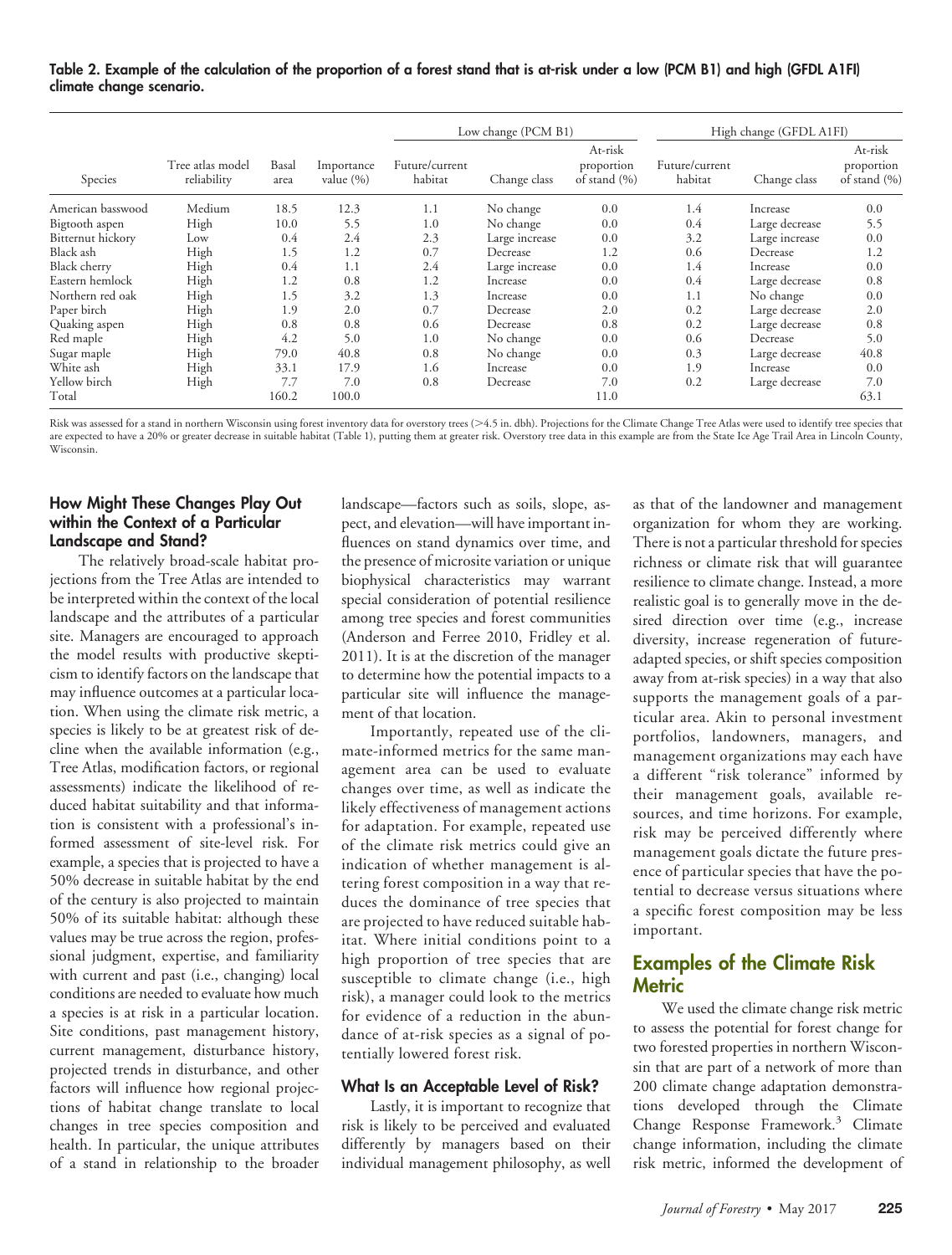forest management plans for each property that explicitly considered climate change. Each application is summarized briefly below and examples of stand-level climate change reports incorporating the two metrics are a[va](#page-4-0)ilable in Supplemental Reports S1 and S2.<sup>B</sup>

#### **Ice Age Trail Property**

The Ice Age Trail (IAT) is a National Scenic Trail, located entirely within Wisconsin, which travels through 30 counties on state, federal, county, and private lands. Managed by a partnership among the National Park Service, the Wisconsin Department of Natural Resources, and the Ice Age Trail Alliance, the IAT is used primarily for off-road hiking and backpacking and provides excellent opportunities for sightseeing, wildlife viewing, and bird watching. State Ice Age Trail Areas (SIATAs) are owned and managed by The State of Wisconsin to permanently protect segments of the IAT, preserve Wisconsin's glacial landscape features and other natural and cultural resources, and, where possible, offer primitive and remote opportunities for visitors to experience a quiet connection with nature. The desired condition of the SIATAs is for high-quality, resilient natural communities. In the development of property management plans, the specific characteristics of each SIATA are considered, including the vegetation that existed before European colonization, existing vegetation, soil types, landscape position, and context as well as feasibility of the Department and its partners to maintain the natural community types.

Within this context, one 39-acre northern hardwood stand within the SIATA property in Lincoln County was assessed for management options to help assist with management planning (see Supplemental Figure S1). A portion of this assessment dealt with consideration of potential climate change impacts and associated risks. The Wisconsin Department of Natural Resources performed a complete forest inventory of the stand during the fall of 2015. This forest inventory was managed and processed using NED-3, a forest ecosystem management decision support system developed by the USDA Forest Service.<sup>4</sup> NED-3 is part of a suite of software products intended to help foresters and other resource managers develop goals, assess current and future conditions, and produce sustainable

management plans for forest properties. The NED-3 program was used to calculate and summarize climate risk for the existing stand and highlight species projected to have reduced or new habitat by the end of the century. Data are presented for two contrasting climate change scenarios (PCM B1 and GFDL A1FI) to demonstrate a potential*range* of change that may be expected by the end of the century (see Supplemental Report S1).

The climate risk metric was applied to three size classes of trees: overstory trees  $(>4.5$  in. dbh), established regeneration  $(1.0-4.5$  in. dbh), and seedlings  $(<1$  in. dbh but  $>6$  in. tall).

In this stand, representative of the northern hardwood type in the local area, the risk of species decline was much lower under the scenario projecting less severe climate change (PCM B1), where 11% of the species present in the stand were projected to decline by the end of the century (Table 2). This was in contrast to the high change scenario (GFDL A1FI), where 63% of the overstory was identified as at risk as several species are expected to undergo greater declines in this scenario, including sugar maple (*Acer saccharum*), bigtooth aspen (*Populus grandidentata*), and yellow birch (*Betula alleghaniensis*). The same overall trends were evident in the regeneration data (see Supplemental Report S1). The NED-3 report also identified several species that are projected to have increased habitat under each scenario, including American basswood (*Tilia americana*), bitternut hickory (*Carya cordiformis*), and black cherry (*Prunus serotina*), which are all currently present in this stand. Habitats for American elm (*Ulmus americana*) and white ash (*Fraxinus americana*) are also projected to increase as a result of climate change, but these model results do not directly take into account likely future mortality from diseases or insect pests; this is where the Tree Atlas modification factors are also necessary to interpret the model outputs, which give low adaptability scores for these species. Otherwise, the portion of the stand "at risk" due to climate change may underreport, in both climate scenarios, the proportion of the stand that is actually under threat of decline.

Future management options prescribed by this plan and influenced by the consideration of climate risk place emphasis on increasing forest resilience compatible with aesthetic management. Managers identified management objectives to improve forest health, maintain larger tree sizes for a esthetics, and increase the proportion of species other than sugar maple over the long term. Changes in forest composition and structure are intended to occur over the long term using a variety of silvicultural techniques to encourage diverse regeneration, such as group selection, expanding gaps, or irregular harvests to favor the desired species. To diversify species composition, there will be a greater emphasis on establishing regeneration in future entries rather than relying on the regeneration that is currently present. Bitternut hickory was identified as one species to favor because it is projected to have large increases in habitat as a result of climate change, although the species is susceptible to periodic outbreaks of mortality from complex factors (Wisconsin Department of Natural Resources 2007). In the consideration of climate risk, managers also considered the potential to plant species that are currently not present on the site based on a combination of the Tree Atlas results and current site conditions, such as hackberry (*Celtis occidentalis*), black walnut (*Juglans nigra*), and white oak (*Quercus alba*).

#### **Caroline Lake Property**

The Caroline Lake Property is owned by The Nature Conservancy (TNC) and managed by Compass Land Consultants, Inc. (hereafter Compass). The 1,044-ac property, located in Iron Country in northern Wisconsin, is a working forest that has been managed for a variety of goals related to biodiversity and watershed protection since purchase from industrial ownership in 1997. The property is also a demonstration site for climate change adaptation (Janowiak et al. 2014b), and a new management plan was developed by Compass with explicit consideration of potential climate change impacts. Compass performed a complete forest inventory of the Caroline Lake Property in fall 2013 by repeating a robust forest inventory protocol developed by TNC and Compass on TNC's Two-Hearted River Forest Reserve in eastern Upper Michigan. Compass then created stand-level climate change reports within its proprietary Microsoft Excelbased forest inventory software (see Supplemental Report S2).

The climate-informed inventory data

<span id="page-4-0"></span>Supplementary data are available with this article at [http://dx.doi.org/10.5849/jof.2016-023R1.](http://dx.doi.org/10.5849/jof.2016-023R1)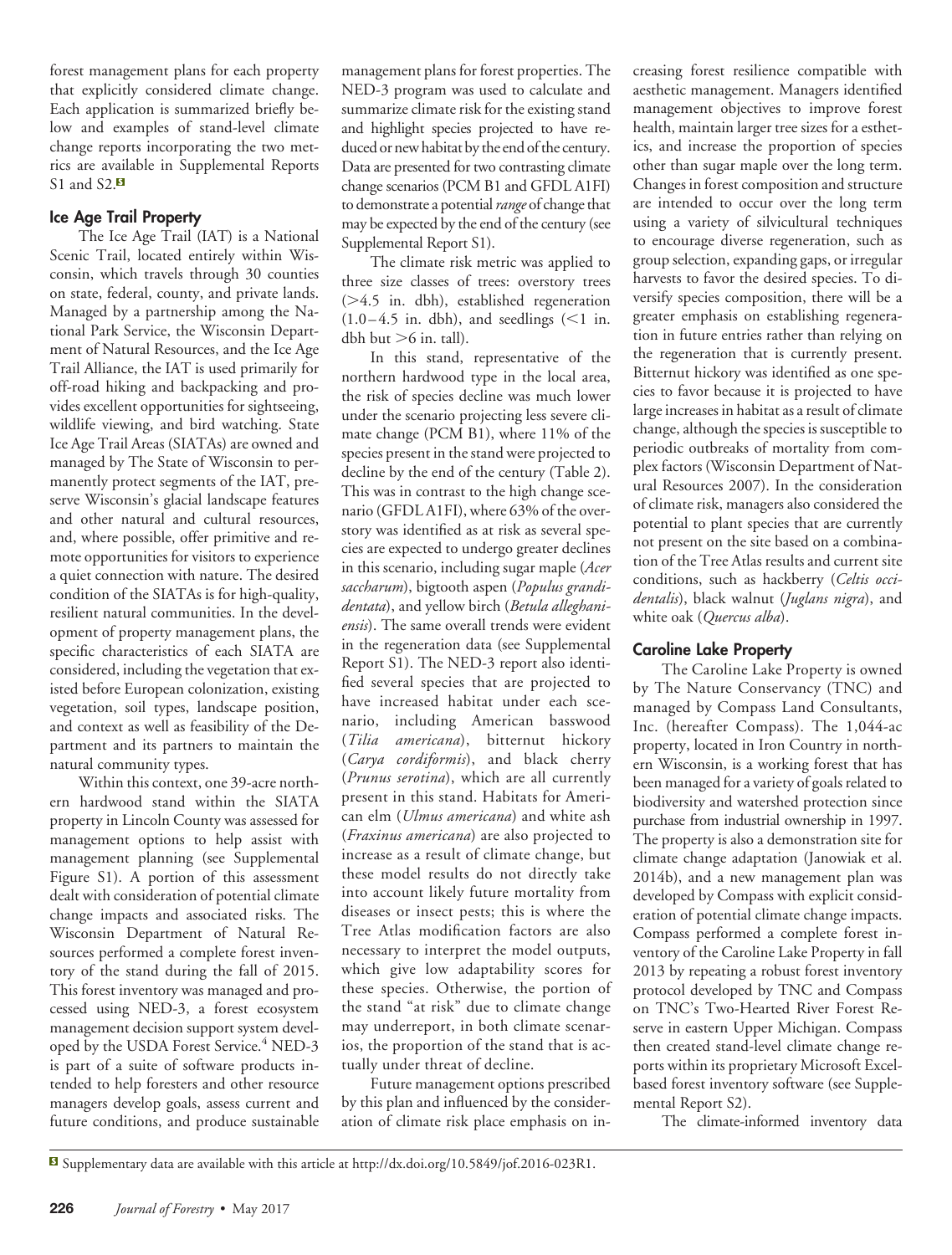

**Figure 1. Mapped climate risk values for the Caroline Lake Property for trees (top), established regeneration (i.e., saplings; middle), and seedlings (bottom). Results are presented for two scenarios of climate change: a scenario of lesser climate change (PCM B1) and greater climate change (GFDL A1FI).**

were used to inform a new management plan that was created for the property. The risk metric was applied for three different size classes of trees: overstory trees  $(>4.5$  in. dbh), established regeneration (1.0–4.5 in. dbh), and seedlings  $(<1$  in. dbh but  $>6$ in. tall).

Climate risk for seedlings, established regeneration, and overstory trees was also mapped by stand and climate change scenario to illustrate trends in risk across the entire property (Figure 1). Under the scenario projecting less climate change (PCM B1), the stands with the highest proportion of species at risk were generally dominated by a few boreal species near the southern extent of their range in northern Wisconsin, including balsam fir (*Abies balsamea*), black

spruce (*Picea mariana*), quaking aspen (*Populus tremuloides*), and tamarack (*Larix laricina*). In the conifer-dominated stands, the regeneration layer was often composed of similar species, resulting in higher levels of risk; in contrast, stands dominated by quaking aspen had lower risk in the understory under the PCM B1 scenario due to regeneration of less susceptible hardwood species.

The risk of species declines under climate change was much greater under the more severe scenario of climate change (GFDL A1FI) in trees as well as regeneration (Figure 1), because many of the most common hardwood species, including sugar maple, red maple (*Acer rubrum*), and bigtooth aspen are projected to decline in this scenario. A few species that are currently pres-

ent are projected to have similar or increased habitat in the future, namely American basswood, black cherry, and northern red oak (*Quercus rubra*). At the same time, there are several factors that suggest the impacts of climate change may be less severe across the Caroline Lake Property than the Tree Atlas model results suggest under this scenario, again emphasizing the importance of also considering the Tree Atlas modification factors. Red maple, sugar maple, and northern red oak have numerous biological traits that indicate the species may fare better than the model suggests. Red maple, in particular, has the highest adaptability among all 134 species that have been modeled by the Tree Atlas (Matthews et al. 2011), and managers of the Caroline Lake Property believe that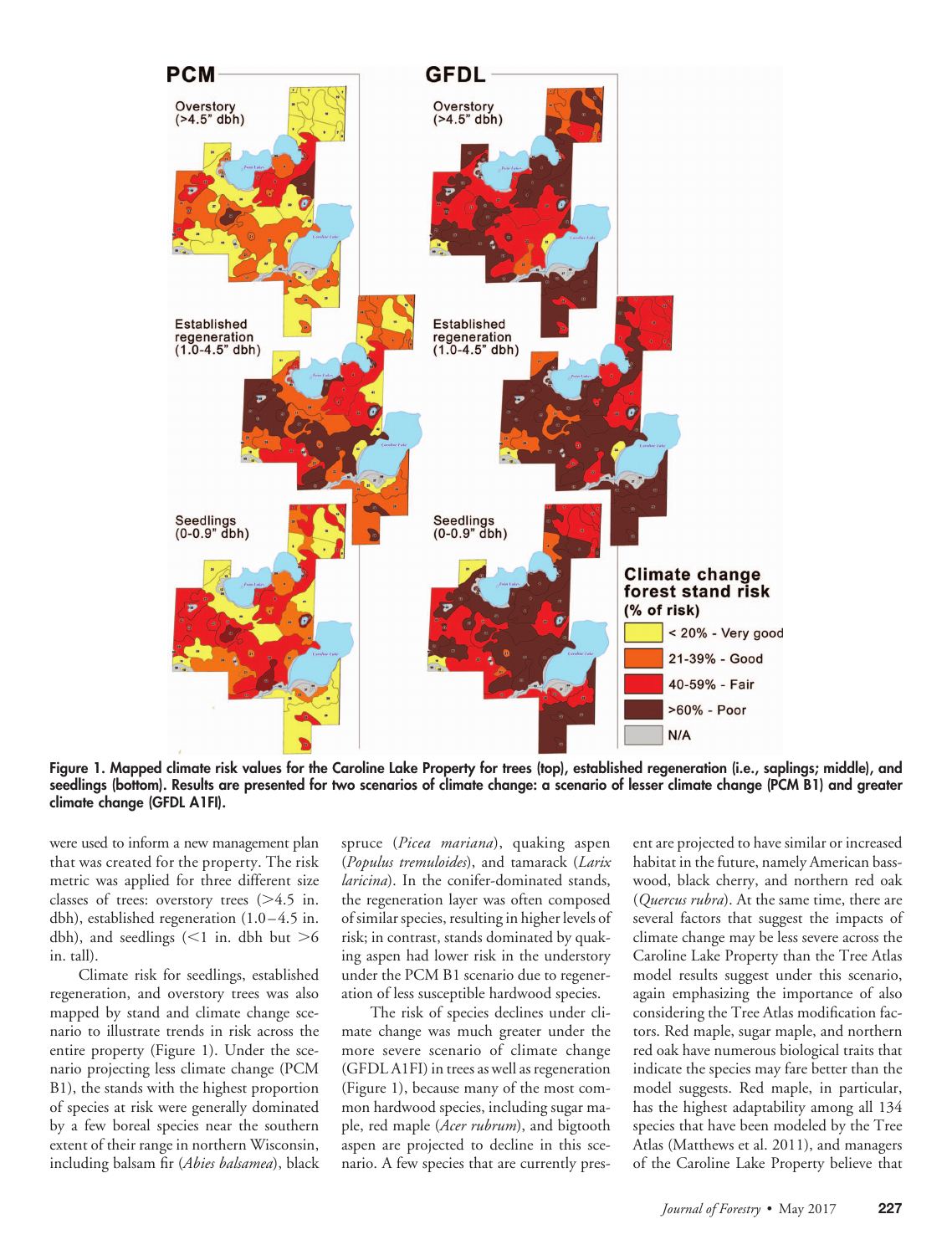the species is well-poised to increase on the property in the future. In contrast to this, lowland conifer stands containing higher proportions of black ash (*Fraxinus nigra*) were generally calculated as having the lowest risk across the property using the risk metric, so the consideration of the modification factors and additional information help account for the potential for substantial losses from the emerald ash borer.

Given the consideration of climate change, the new management plan developed for the Caroline Lake Property placed an increased emphasis on maintaining and increasing tree species diversity, consistent with TNC's management goals, to reduce the potential for species declines to negatively affect the forest. The management plan identified several opportunities to promote species that are expected to be better adapted to future conditions, particularly in northern hardwood stands. Whereas past management primarily employed single-tree and small group selection, future management will increase the use of group selection, shelterwood, and other silvicultural practices that will increase natural regeneration of mid-tolerant species (Janowiak et al. 2014b). These species, such as northern red oak and black cherry, were projected to fare better in this area under future climate conditions and can be favored through management. A greater abundance of these species on the property would be expected to reduce the risk of decline from changing climate conditions and increase future management options. Further, the climate risk metrics could be used with future inventory data to evaluate whether management is effective in altering stand composition and reducing risk over time.

#### **Summary**

We have developed a climate risk metric that integrates data from forest inventories and species distribution models to aid forest managers in assessing how climate change may affect the areas that they manage. This approach uses projections of species change from the Climate Change Tree Atlas under different scenarios of climate change with basic, field-derived forest inventory data (Table 2). In doing this, we hope to bridge the divide that currently exists between regional-scale climate change-based forest modeling efforts and local management decisions. We have used the Tree Atlas in our example because it provides an accessible, transparent, and consistent data set for the entire eastern United States.

At-risk species are identified based on projected changes in habitat suitability at the end of the 21st century, which provides a starting point for managers to begin looking into the data. Managers are, however, expected to review the projections critically before deciding how they may affect their management. They are encouraged use information from the Tree Atlas website, including the modification factors, the reliability of the individual tree species models, and the list of tree species projected to increase to interpret the risk metric. Moreover, regional vulnerability assessments are also instrumental for gaining a fuller interpretation of anticipated change in forests in coming decades. Most importantly, managers are asked to draw on their expertise and knowledge of local site conditions to determine what components of the forest may be at greatest risk.

As the amount of climate change information continues to grow, it is important to recognize that the vast majority of information is still being produced at spatial scales greater than those used for management. By using forest inventory data to evaluate the applicability of regional climate data to local conditions, managers can draw on the strengths of each to inform management decisions.

#### **Endnotes**

- 1. For more information, see [www.nrs.fs.fed.us/](http://www.nrs.fs.fed.us/atlas) [atlas.](http://www.nrs.fs.fed.us/atlas)
- 2. For more information, see [www.fs.fed.us/nrs/](http://www.fs.fed.us/nrs/atlas/products/#ra) [atlas/products/#ra.](http://www.fs.fed.us/nrs/atlas/products/#ra)
- 3. For more information, see [www.forestadaptation.](http://www.forestadaptation.org) [org.](http://www.forestadaptation.org)
- 4. For more information, see [www.nrs.fs.fed.us/](http://www.nrs.fs.fed.us/tools/ned) [tools/ned.](http://www.nrs.fs.fed.us/tools/ned)

#### **Supplemental Podcast**

This article includes a podcast interview. Visit the online version of this article to listen to the podcast.

#### **Literature Cited**

- ANDERSON, M.G., AND C.E. FERREE. 2010. Conserving the stage: Climate change and the geophysical underpinnings of species diversity. *PLoS One* 5(7):e11554. [doi:10.1371/journal.](http://dx.doi.org/10.1371/journal.pone.0011554) [pone.0011554.](http://dx.doi.org/10.1371/journal.pone.0011554)
- AVERY, T.E., AND H.E. BURKHART. 2015. *Forest measurements*, 5th ed. Waveland Press, Long Grove, IL. 456 p.
- BRANDT, L., H. HE, L. IVERSON, F.R. THOMP-SON, P. BUTLER, S. HANDLER, M. JANOWIAK, ET AL. 2014. *Central hardwoods ecosystem vulnerability assessment and synthesis: A report from*

*the central hardwoods climate change response framework project.* USDA Forest Service, Gen. Tech. Rep. NRS-124, Northern Research Station, Newtown Square, PA. 254 p. [https://](https://www.treesearch.fs.fed.us/pubs/45430) [www.treesearch.fs.fed.us/pubs/45430.](https://www.treesearch.fs.fed.us/pubs/45430)

- DELWORTH, T.L., A.J. BROCCOLI, A. ROSATI, R.J. STOUFFER, V. BALAJI, J.A. BEESLEY, W.F. COOKE, ET AL. 2006. GFDL's CM2 global coupled climate models. Part I: Formulation and simulation characteristics. *J. Climate* 19(5): 643–674. [doi:10.1175/JCLI3629.1.](http://dx.doi.org/10.1175/JCLI3629.1)
- FRIDLEY, J.D., J.P. GRIME, A.P. ASKEW, B. MOSER, AND C.J. STEVENS. 2011. Soil heterogeneity buffers community response to climate change in species-rich grassland. *Global Change Biol.* 17(5):2002–2011. [doi:10.](http://dx.doi.org/10.1111/j.1365-2486.2010.02347.x) [1111/j.1365-2486.2010.02347.x.](http://dx.doi.org/10.1111/j.1365-2486.2010.02347.x)
- GLICK, P., B.A. STEIN, AND N.A. EDELSON. 2011. *Scanning the conservation horizon: A guide to climate change vulnerability assessment.* National Wildlife Federation, Washington, DC. 168 p.
- HANNAH, L., G.F. MIDGLEY, AND D. MILLAR. 2002. Climate change-integrated conservation strategies. *Global Ecol. Biogeogr.* 11(6):485–495. [doi:10.1046/j.1466-822X.2002.00306.x.](http://dx.doi.org/10.1046/j.1466-822X.2002.00306.x)
- HELMS, J.A., ED. 1998. *The dictionary of forestry.* Society of American Foresters, Washington, DC. 210 p.
- HOLLING, C.S. 1973. Resilience and stability of ecological systems. *Annu. Rev. Ecol. System.* 4: 1–23. [doi:10.1146/annurev.es.04.110173.](http://dx.doi.org/10.1146/annurev.es.04.110173.000245) [000245.](http://dx.doi.org/10.1146/annurev.es.04.110173.000245)
- IVERSON, L.R., A.M. PRASAD, S.N. MATTHEWS, AND M. PETERS. 2008. Estimating potential habitat for 134 eastern us tree species under six climate scenarios. *For. Ecol. Manage.* 254(3): 390–406. [doi:10.1016/j.foreco.2007.07.023.](http://dx.doi.org/10.1016/j.foreco.2007.07.023)
- JANOWIAK, M.K., L. IVERSON, D.J. MLADENOFF, E. PETERS, K.R. WYTHERS, W. XI, L.A. BRANDT, ET AL. 2014a. *Forest ecosystem vulnerability assessment and synthesis for northern Wisconsin and western upper Michigan: A report from the Northwoods Climate Change Response Framework.* USDA Forest Service, Gen. Tech. Rep. NRS-136, Northern Research Station, Newtown Square, PA. 247 p. [https://www.](https://www.treesearch.fs.fed.us/pubs/46393) [treesearch.fs.fed.us/pubs/46393.](https://www.treesearch.fs.fed.us/pubs/46393)
- JANOWIAK, M.K., C.W. SWANSTON, L.M. NAGEL, L.A. BRANDT, P.R. BUTLER, P.D. SHANNON, L.R. IVERSON, S.N. MATTHEWS, A. PRASAD, AND M.P. PETERS. 2014b. A practical approach for translating climate change adaptation principles into forest management actions. *J. For.* 112(5):424–433. [doi:10.5849/jof.13-094.](http://dx.doi.org/10.5849/jof.13-094)
- JOYCE, L.A., G.M. BLATE, J.S. LITTELL, S.G. MC-NULTY, C.I. MILLAR, S.C. MOSER, R.P. NEIL-SON, K. O'HALLORAN, AND D.L. PETERSON. 2008. National forests. P. 3-1 to 3-127 in *Preliminary review of adaptation options for climate-sensitive ecosystems and resources. A report by the US climate change science program and the subcommittee on global change research*, Julius, S.H., and J.M. West (eds.). US Environmental Protection Agency, Washington, DC.
- LANDSCAPE CHANGE RESEARCH GROUP. 2015. *Climate change atlas*. USDA Forest Service, Northern Research Station, Delaware, OH. [https://www.fs.fed.us/nrs/atlas/.](https://www.fs.fed.us/nrs/atlas/)